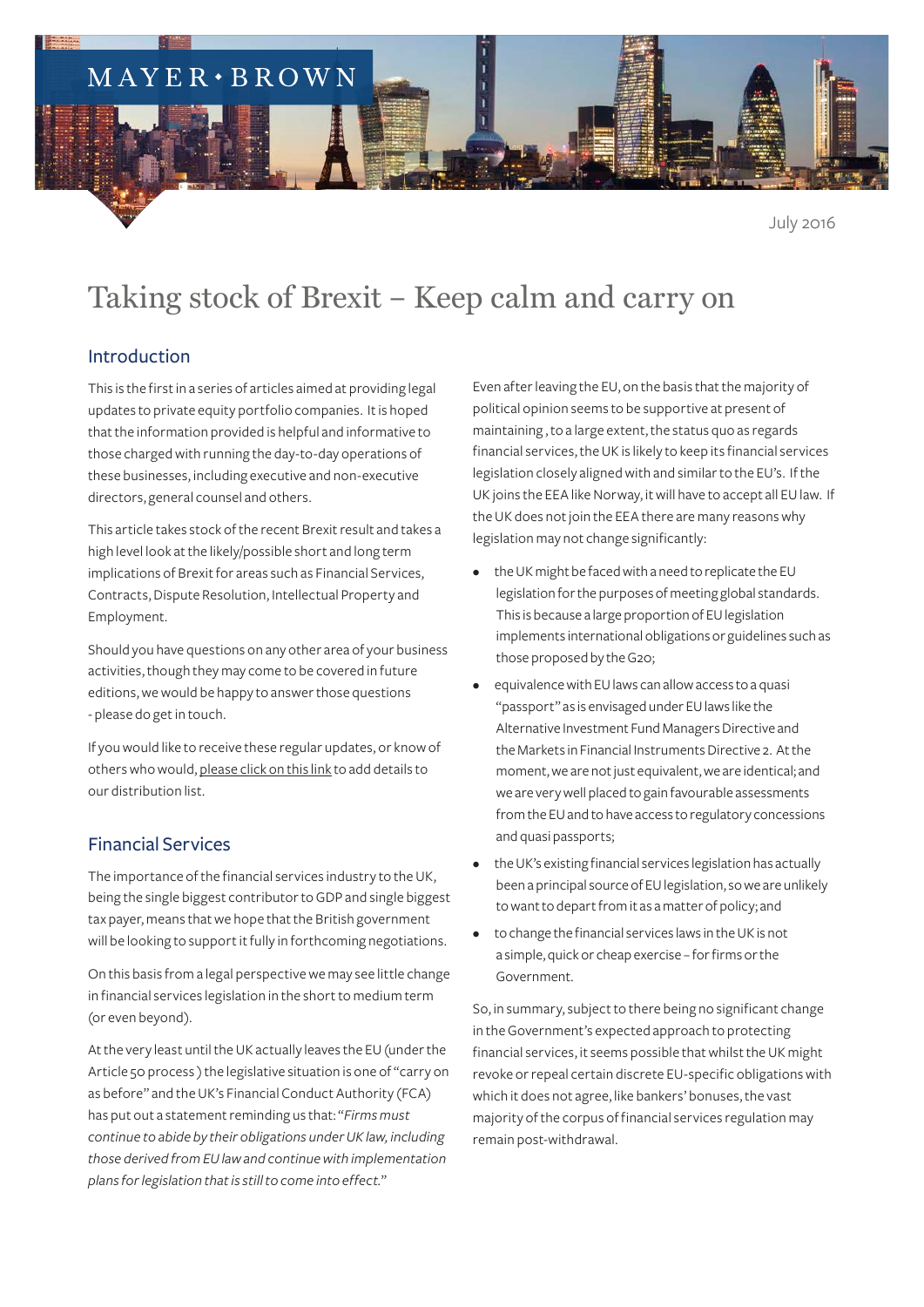#### **Contracts**

English contract law is relatively unaffected by EU legislation (although consideration will need to be given to how references to EU law in existing agreements should be interpreted).

Parties wishing to re-negotiate or even terminate existing contractual arrangements will no doubt be looking closely at whether there might be grounds to invoke material adverse change, force majeure or default/termination clauses, while financial covenants may be breached where post referendum uncertainty regarding the UK's formal withdrawal from the EU affects credit ratings or ability to trade.

Agreements under which your organisation receives or provides goods and services may also be affected, depending on contractual terms and existing arrangements. For example, the territorial scope of rights could be thrown into question and the import/export and tax positions could alter. This may put the spotlight on other terms of the contract, for example, change control, force majeure and dispute clauses.

### Dispute Resolution after the UK's withdrawal from the EU

At present, a number of established EU rules govern certain aspects of cross-border litigation. After the UK's formal withdrawal from the EU, the remaining EU Member States will continue to be bound by the EU rules, but the UK will not unless it opts to transpose them into UK law. See [Impact of](https://www.mayerbrown.com/Impact-of-Brexit-on-the-UKs-cross-border-litigation-rules-06-23-2016/)  [Brexit on the UK's cross-border litigation rules](https://www.mayerbrown.com/Impact-of-Brexit-on-the-UKs-cross-border-litigation-rules-06-23-2016/). Insofar as those rules (or any EFTA or other equivalents which might apply) envisage interaction or reciprocity between States however, it would also be necessary for the Member States (or EFTA countries) to operate them in relation to the UK, and their doing so might depend upon the outcome of trade negotiations.

In addition to the EU rules, the UK is also a party to various other international agreements (e.g. the Hague Conventions). To the extent that the UK is a party through its membership of the EU, it may well elect to ratify them in its own right, so that they continue to operate as between the UK and the other signatory (EU and non-EU) states.

As far as arbitration is concerned, the UK will remain a member of the 1958 New York Convention, which has been acceded to by over 150 countries and obliges Courts to give effect to foreign arbitral awards.

#### IP, IT and Data Protection

Brexit raises a number of issues relating to intellectual property ("IP"), technology and data privacy and we have produced a detailed legal briefing, which is available [here.](https://www.mayerbrown.com/Brexit-How-will-it-affect-my-business-The-implications-for-data-privacy-intellectual-property-and-information-technology-matters-06-23-2016/) With respect to IP and technology, EU-wide IP rights (such as EU trade marks) will most likely not remain effective in the UK. Organisations will need to ensure that the "UK portion" of these rights remain protected. The UK will not be able to participate in the Unified Patent system and the Unified Patent Court, unless the current arrangements are amended. If the UK does not participate, organisations protecting new technologies in Europe will lose some of the efficiencies that the Unified system is anticipated to deliver.

With respect to data privacy, current UK law (based on the corresponding EU Data Protection Directive) will remain in force in the UK. This will continue to be the case unless it is repealed by the UK or replaced by the new General Data Protection Regulation ("GDPR"), which is an EU Regulation due to come into effect in May 2018. The GDPR will apply in the UK if the UK is still a member of the EU as at May 2018 or if it joins the EEA. However, if the UK leaves the EEA, then the Regulation will cease to be in force and the UK will need to adopt legislation to replace it. Because European data protection legislation prohibits the transfer of personal data to countries outside of the EEA unless certain conditions are met (such as the country in question having laws which offer adequate data protection in comparison to European requirements), it seems unlikely that the UK will pass legislation that significantly diverges from European data protection requirements so that it can remain an "adequate" country. International businesses located in the UK that process personal data should continue making their preparations for complying with the GDPR and should monitor the development of future UK data protection laws and how this may affect the legality of any transfers of personal data those businesses currently conduct between the UK and the EEA.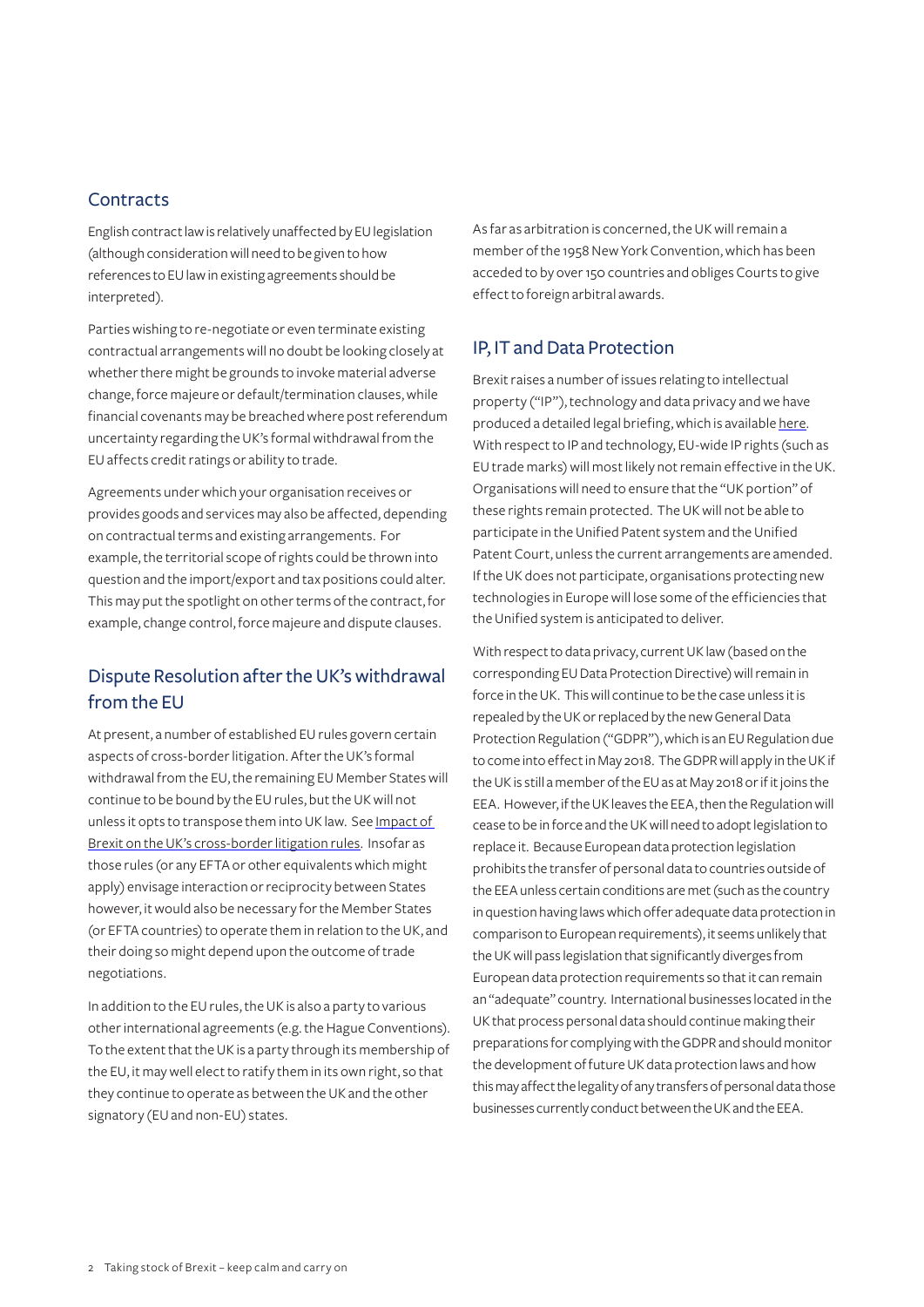#### Employment and immigration

In the run up to the referendum, the 'Leave' campaign predicted that Brexit would have a very negative effect on laws protecting employees (Jeremy Corbyn said it would be a "bonfire of workers' rights"). So perhaps the first and most obvious step for employers is to reassure their workforce that, for the time being at least, nothing is changing and that management is actively monitoring the impact and timing of any changes that might arise.

In terms of what might change in due course, it is true that a significant proportion of our UK employment law is derived from EU labour law. For example: family leave, working time law, discrimination law, collective consultation obligations, laws relating to business transfers and agency worker regulations. It is unlikely, however, that such laws will simply disappear. First of all, it could be that the terms of the withdrawal agreement that the UK enters into may include a requirement that we continue to abide by EU labour laws (e.g. if we adopt the Norwegian model and become a member of the EEA). Secondly, many of these laws have been part of the employment law landscape in the UK for a long time and are viewed as "good" laws. It is unlikely any UK Government would want to be seen to be scrapping fundamental employee protections such as discrimination rights, family leave or working time rules.

What is more likely is that, if the UK has the chance to do so, it will remove or amend some of the less popular aspects of these laws. For example, in relation to working time and holidays, the fact that holiday continues to accrue while an employee is off sick is generally unpopular with business. Equally, the cap on maximum weekly working hours, which is currently set at 48, could be revisited or even removed, and the agency worker law introduced not long ago is generally unpopular due to its complexity, and so might be one to be dropped altogether.

Perhaps a more obvious impact on workers is the question of immigration. For now, the free movement of workers around the EU remains, allowing British employers to hire workers from anywhere in the EU and, conversely, to have British citizens working in any other EU country. There is no requirement for work permits. Again, depending on the model that we end up with as a result of our withdrawal negotiations, it may be that free movement of workers remains the case. But, if free movement does disappear, what will replace it remains to be seen. The Leave campaign indicated that it favoured a points based work permit system similar to the one currently applied for non-EU nationals looking to come and work in the UK. For the time being, a sensible step for employers is to map out the demographic of the workforce, to understand how many British citizens they have working elsewhere in Europe or EU nationals working in the UK. They can then consider, for example, whether any of these individuals might be able to apply for permanent residency - if they have been working in the country in question for five years or more. For others, where that is not likely to be an option, employers can start to formulate a plan for what they will do if and when those individuals become subject to work permit requirements, or ultimately are required to return to their home countries.

#### Antitrust/Competition

If, as anticipated and hoped by many, the UK secures continuing access to the EU single market post Brexit, it seems likely that the UK will continue to adopt and comply with EU competition laws, since access to the single market would require a single set of rules ensuring "fair play". Further, continued compliance with EU competition laws may be an easy and necessary "give" in the context of the wider Brexit negotiations, which will inevitably encounter some more serious and contentious obstacles such as the free movement of persons.